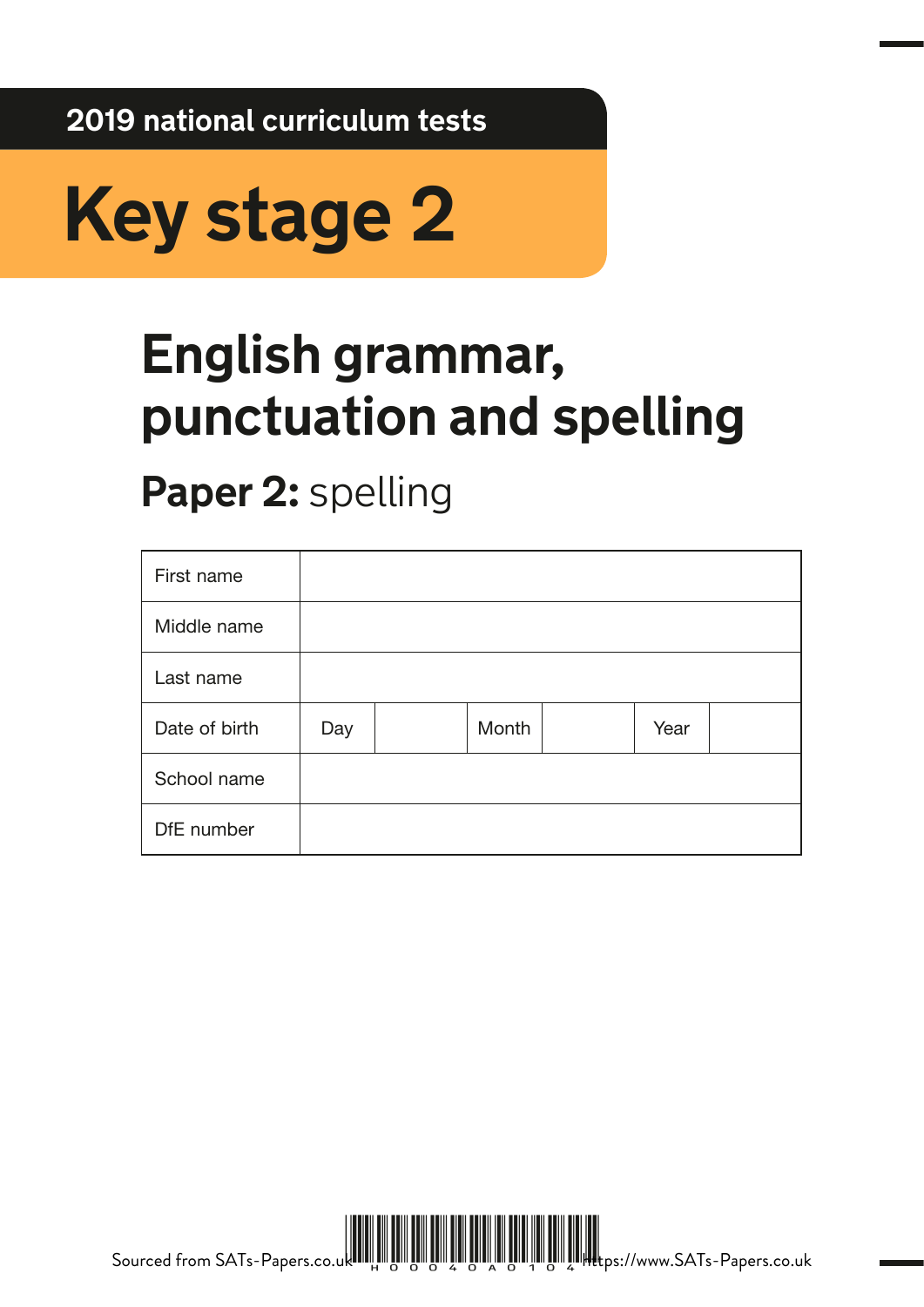### Spelling task

1. The dragon is an imaginary **contain the dragon is an imaginary 2.** There was \_\_\_\_\_\_\_\_\_\_\_\_\_\_\_\_\_\_\_\_\_\_ food for everyone. **3.** My little brother is in \_\_\_\_\_\_\_\_\_\_\_\_\_\_\_\_\_\_\_\_\_\_\_\_\_ class. 4. Playing in the snow made my fingers \_\_\_\_\_\_\_\_\_\_\_\_\_\_\_\_\_\_\_. **5.** We learned how to do **in mathematics**. 6. Charlie \_\_\_\_\_\_\_\_\_\_\_\_\_\_\_\_\_\_\_\_\_\_\_\_ with relief. 7. **I. I** is easier with a compass. **8.** Khalid was a <u>**how in the same of the set of the set of the set of the set of the set of the set of the set of the set of the set of the set of the set of the set of the set of the set of the set of the set of the set</u> 9.** Gran <u>\_\_\_\_\_\_\_\_\_\_\_\_\_\_\_\_\_\_\_\_\_\_\_</u> us a snack when we arrived.

**10.** Do your stretches so you don't pull a \_\_\_\_\_\_\_\_\_\_\_\_\_\_\_\_\_\_\_.



Pager 2 afftom SAT<sub>s</sub>-Papers.com https://www.SATs-Papers.co.uk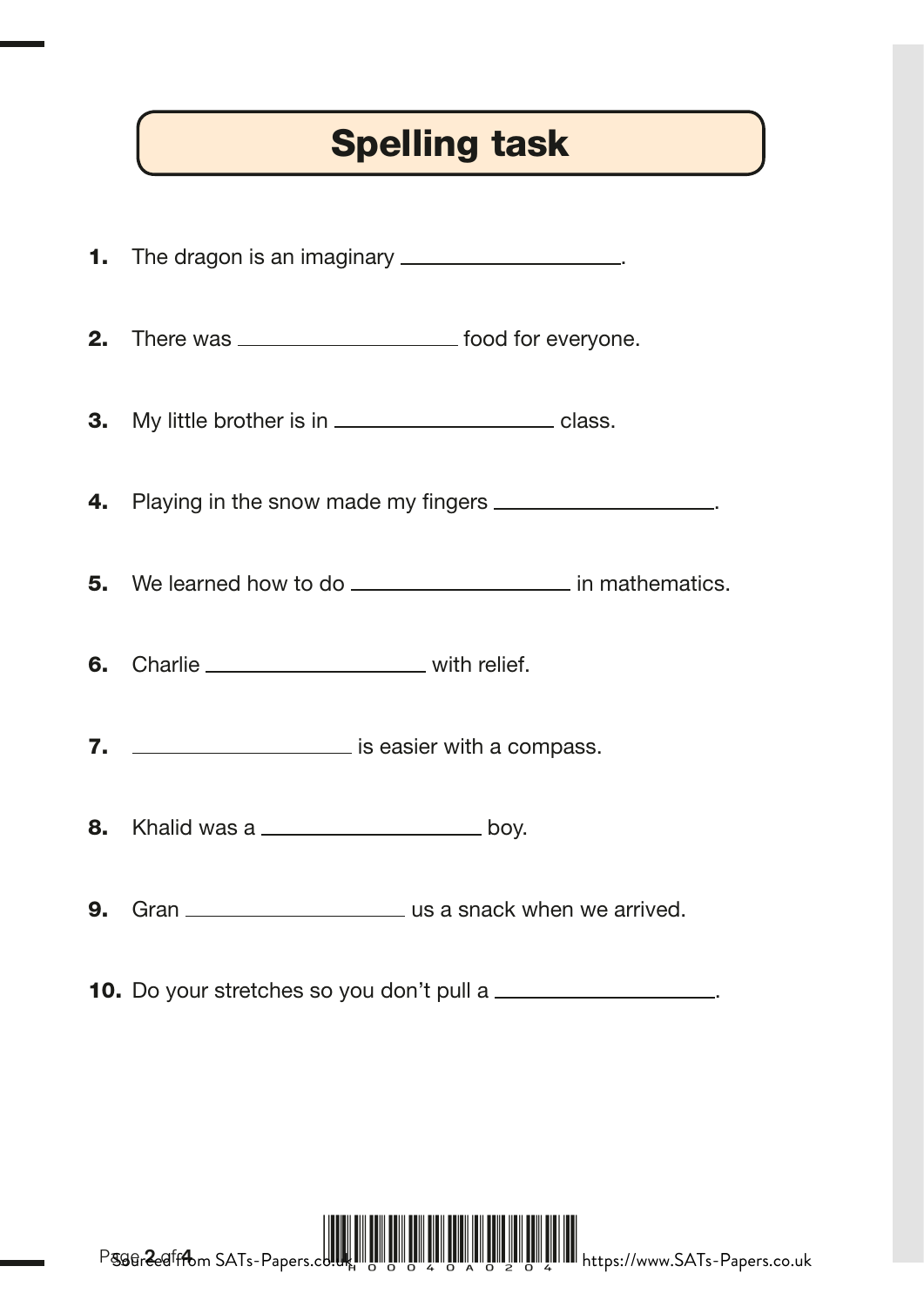|                                                        | <b>12.</b> She found the _______________________ to try something new.                    |
|--------------------------------------------------------|-------------------------------------------------------------------------------------------|
| <b>13.</b> Jade and Jamie had a                        |                                                                                           |
|                                                        | 14. Our class made a model ____________________.                                          |
|                                                        | <b>15.</b> The school provided an _____________________________ education for its pupils. |
| 16. __________________________ people give to charity. |                                                                                           |
|                                                        | 17. Everyone sang the ______________________ loudly.                                      |
|                                                        |                                                                                           |
|                                                        |                                                                                           |
|                                                        | <b>20.</b> The criminal tried to ___________________________the police.                   |

END OF TEST